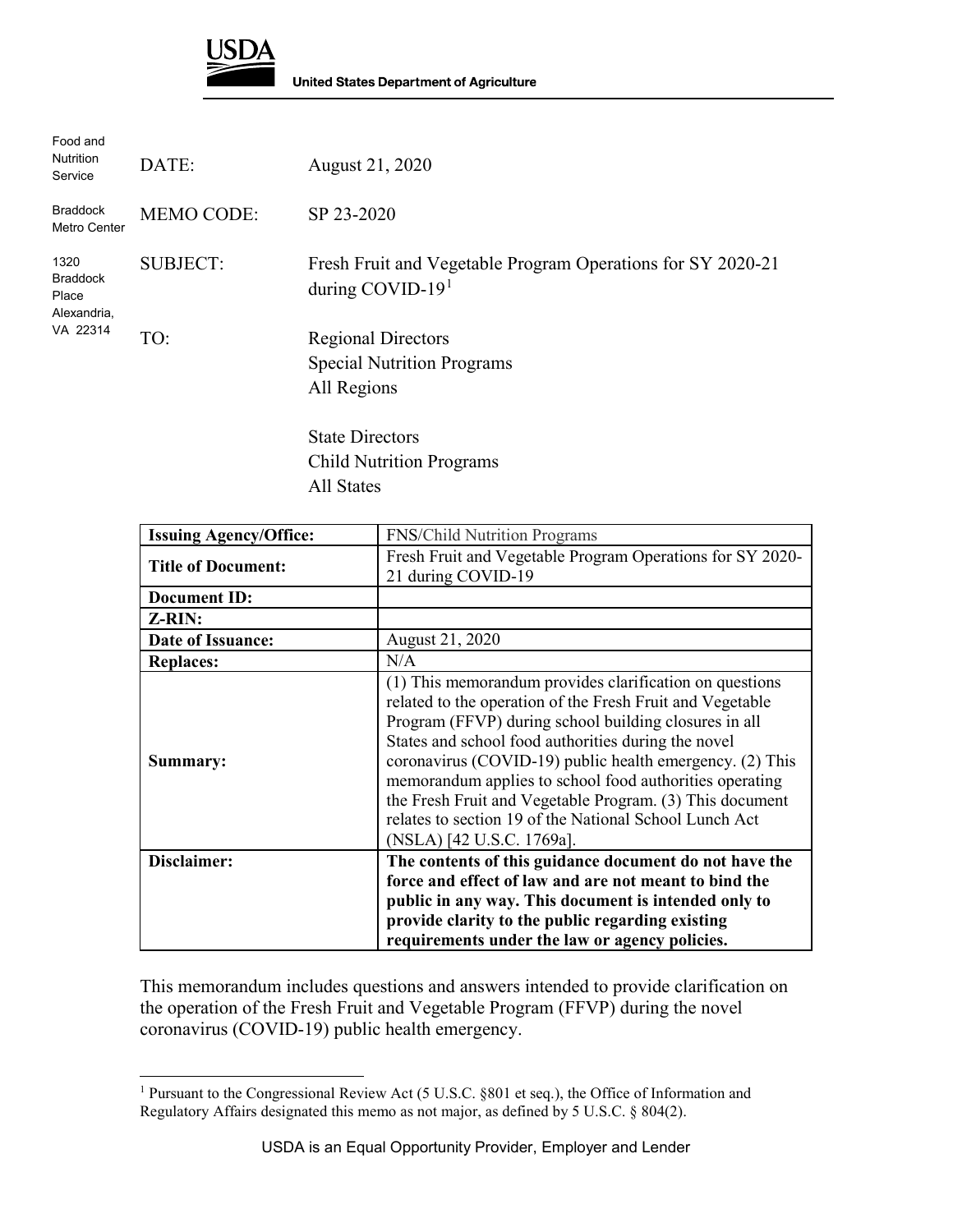The Secretary has broad authority for the administration of the FFVP, as permitted under section 19 of the National School Lunch Act (NSLA) [42 U.S.C. 1769a]. FNS recognizes that local Program operators are practicing social distancing, and working to limit the amount of time children spend congregating at meal and snack service sites. Therefore, based on the exceptional circumstances of this public health emergency due to the novel coronavirus, and pursuant to existing statutory authority, FNS is exercising its enforcement discretion to allow the following flexibilities in the operation of the FFVP. Please note, these flexibilities are effective for school year 2020-2021, and remain in effect until June 30, 2021.

FNS appreciates the exceptional effort of State agencies and local Program operators working to meet the nutritional needs of children during a challenging time. State agencies are reminded to distribute this memorandum to Program operators immediately. Program operators should direct any questions concerning this guidance to their State agency. State agencies with questions should contact the appropriate FNS Regional Office.

ang mFQ

Angela M. Kline **Director** Policy and Program Development Division Child Nutrition Programs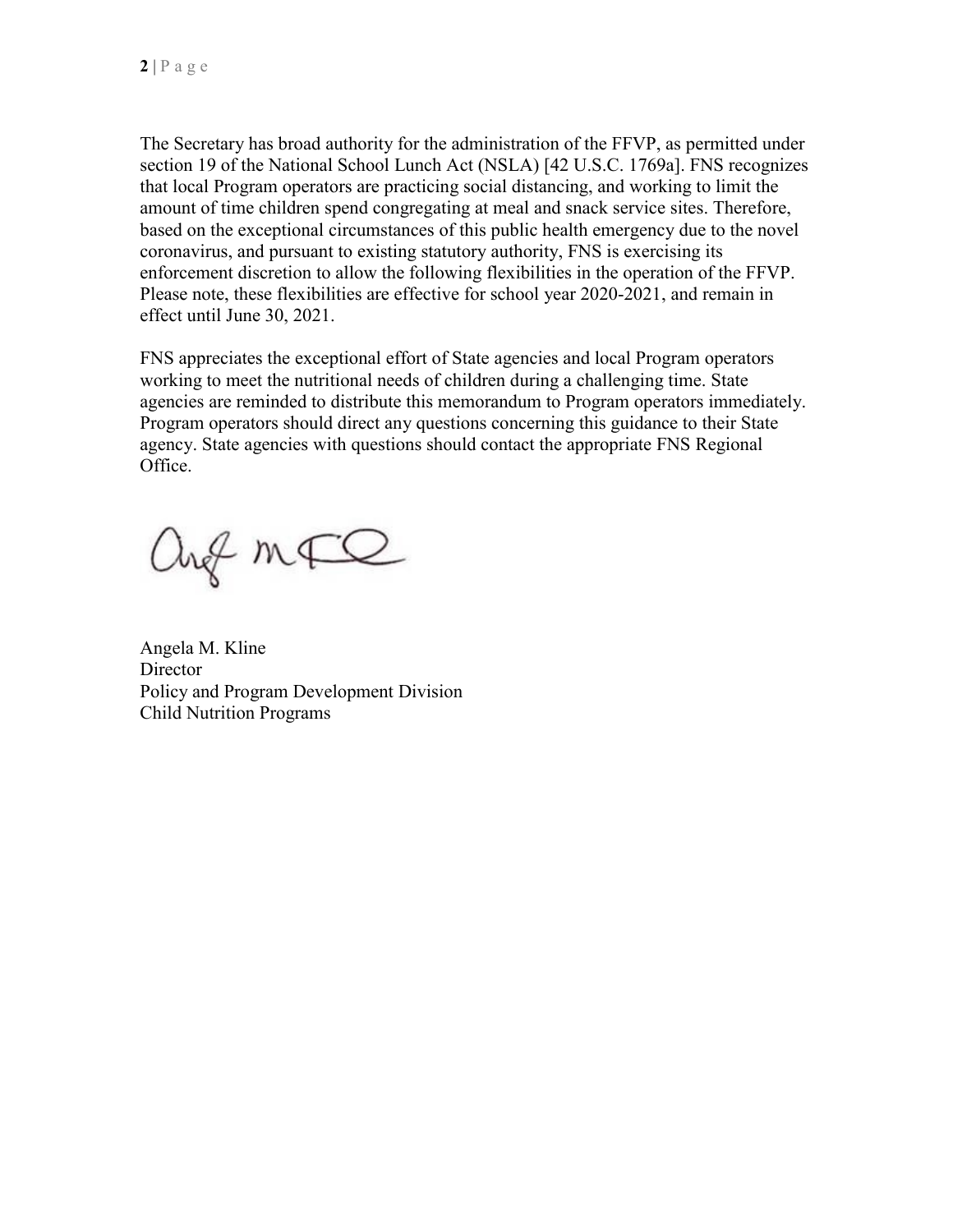# **Questions and Answers**

### **1. May Fresh Fruit and Vegetable Program (FFVP) operators provide the fruit or vegetable service outside of a regular school day?**

Yes. Under this public health emergency and given widespread school building closures, elementary schools operating FFVP may serve fresh fruits and vegetables to students at the time the operators determine to be appropriate. A waiver from FNS is not necessary to exercise this flexibility.

## **2. May FFVP operators provide the fruit or vegetable service in a non-congregate setting?**

Yes. Under this public health emergency and given widespread school building closures, elementary schools operating FFVP may serve fresh fruits and vegetables in a non-congregate setting, including through home delivery. A waiver from FNS is not necessary to exercise this flexibility.

## **3. May the FFVP fruit or vegetable service be provided at the same time as another Child Nutrition Program meal service?**

Yes. Under this public health emergency and given widespread school building closures, elementary schools operating FFVP may provide the FFVP service alongside other Child Nutrition Program meals. A waiver from FNS is not necessary to exercise this flexibility.

### **4. May elementary schools operating FFVP allow parents or guardians to pick up the FFVP food from the site or does the child have to be in attendance?**

Elementary schools offering FFVP foods in a non-congregate setting may not provide those foods to parents or guardians unless they are accompanied by their child(ren). Section 19(b) of the NSLA requires schools participating in the FFVP to make fresh fruits and vegetables available "to students." Because the Families First Coronavirus Response Act (P.L. 116-127) did not include FFVP as a "qualified program," the nationwide waiver allowing parents to pick up meals for children at non-congregate sites does not apply to FFVP. A school food authority (SFA) may request a waiver allowing schools to provide FFVP foods to parents and guardians. Any waiver request would be processed according to the requirements of Section 12(l) of the National School Lunch Act.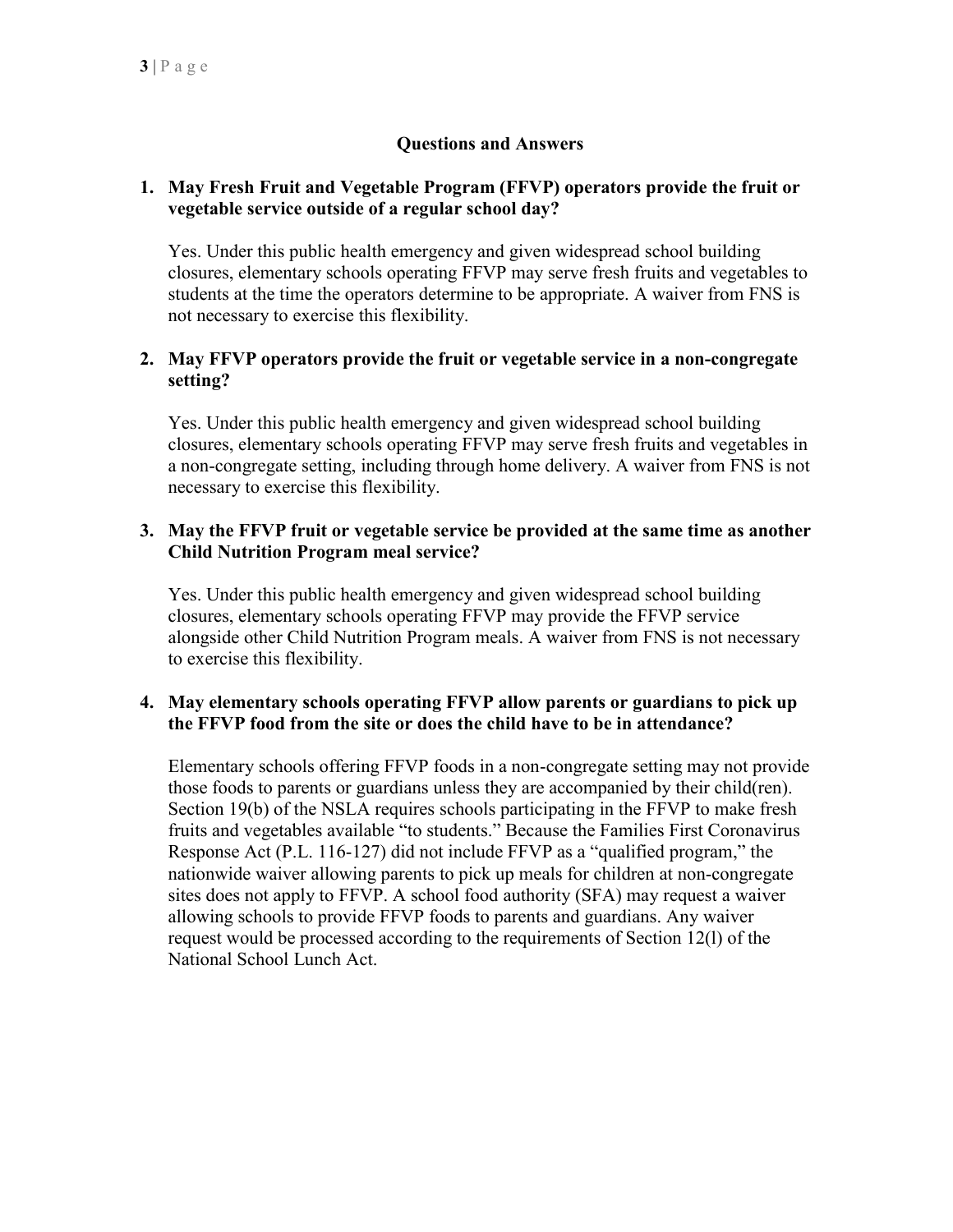# **5. What quantity of FFVP fruits and vegetables may be served?**

Elementary schools operating FFVP that are providing multiple days of meals at one time also may provide multiple servings of FFVP foods at one time. For example, sites may permit children to pick up a week's supply of FFVP fruits and vegetables at a time. The FFVP serving for a week must reflect what would be served to an individual student during a school week.

### **6. Are FFVP operators required to provide an educational component with the FFVP service?**

No. While elementary schools operating the FFVP are encouraged to provide a nutrition education lesson with the FFVP service, FNS recognizes that a nutrition education lesson is not practical during this public health emergency.

### **7. May an FFVP operator donate its produce to another school or a food bank?**

FFVP foods may be served only at elementary school sites currently approved to operate FFVP. However, if fresh produce cannot be used and would need to otherwise be disposed of, the produce may be donated.

## **8. If an FFVP elementary school is not serving meals during school building closures, may the school food authority (SFA) serve the FFVP foods from a high school or alternative location where SFSP/SSO meals are being served?**

By law, FFVP foods may only be served at participating FFVP elementary schools. An SFA with FFVP elementary schools that are not operating must request a waiver in order to be able to serve FFVP foods at alternative locations, including high schools. Any waiver request would be processed according to the requirements of Section 12(l) of the National School Lunch Act.

## **9. If an FFVP school participating in SY 2019-2020 is not selected to participate in FFVP for SY 2020-2021, can they expend their remaining funds through the fall and then stop participating?**

No. If a previously participating FFVP school is not selected for the new school year, they cannot expend any of their remaining FFVP funds in the new school year starting July 1, 2020. The funds will be recovered during the year-end closeout process.